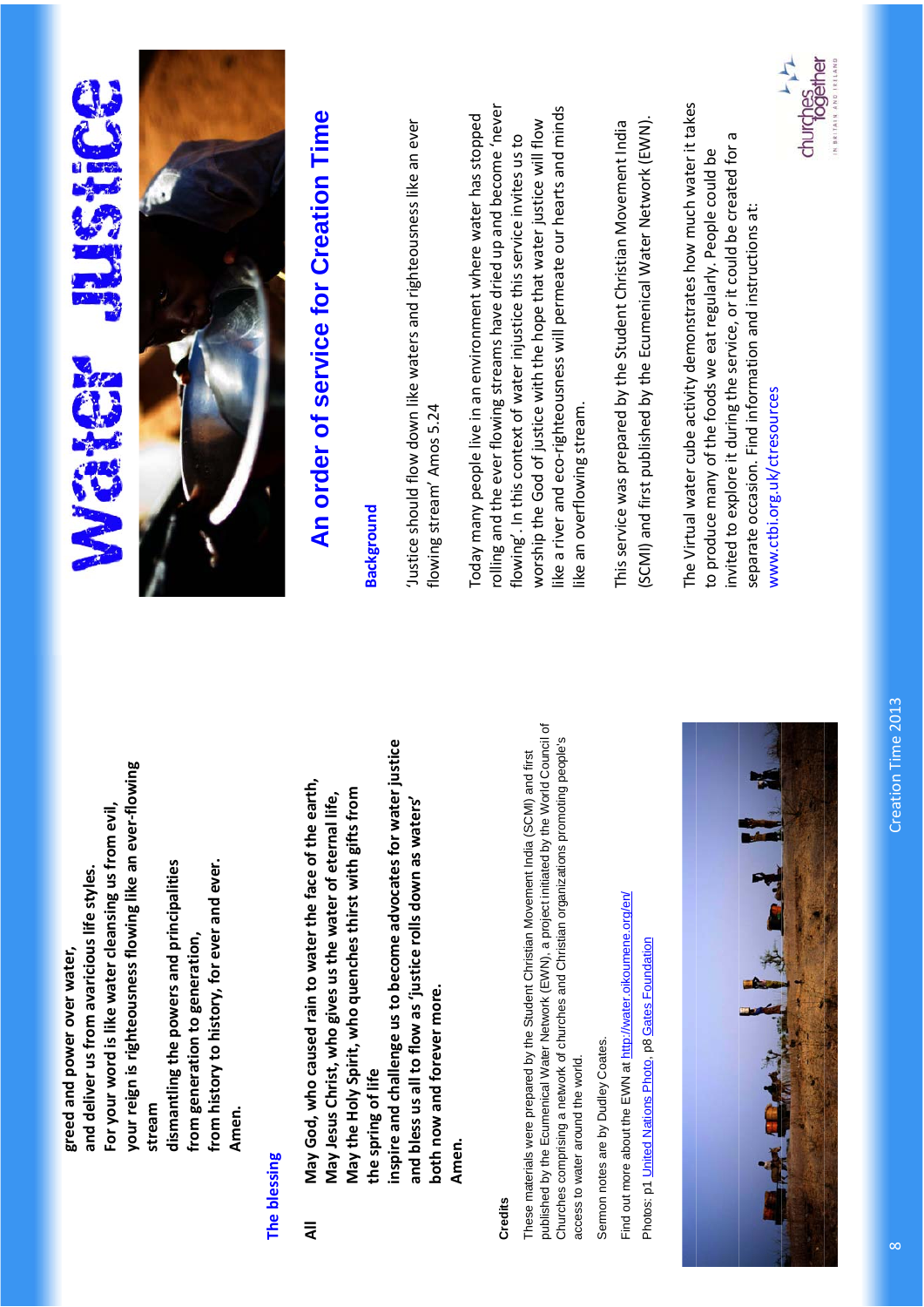#### Call to worship **Call to worship**

we have come together to worship our God, as many rivers merge together into the sea, we have come together to worship our God, as many rivers merge together into the sea, the fountain of living water. the fountain of living water. Dear brothers and sisters, Dear brothers and sisters,

let us be cleansed by the waters of God's grace and forgiveness. let us be cleansed by the waters of God's grace and forgiveness. As we worship God in spirit and in truth, As we worship God in spirit and in truth, let our hearts overflow with praise, let our hearts overflow with praise,

who promises us the waters of life through his resurrection. who promises us the waters of life through his resurrection. Let us be refreshed and restored by Jesus Christ Let us be refreshed and restored by Jesus Christ

## **Prayer of adoration and thanksgiving**  Prayer of adoration and thanksgiving

we praise you and adore you for the gift of water that sustains all life. With hearts welling up in praise for God the fountain of all goodness, we praise you and adore you for the gift of water that sustains all life. With hearts welling up in praise for God the fountain of all goodness, the manifold manifestations of your grace through the gift of water. the manifold manifestations of your grace through the gift of water. At this time of worship we remember with thanksgiving At this time of worship we remember with thanksgiving God of the deep ocean and the tiny brook, God of the deep ocean and the tiny brook, let us adore the Lord. let us adore the Lord.

- we praise and thank you for you are the God of gracious **All we praise and thank you for you are the God of gracious**  We remember the waters of Massah and Meribah and **Leader** We remember the waters of Massah and Meribah and **provision.**  provision. Leader  $\bar{a}$
- **Leader** We remember the healing waters of the pool of Siloam and We remember the healing waters of the pool of Siloam and **All we praise and thank you for you are a God of ceaseless**  we praise and thank you for you are a God of ceaseless **compassion.**  compassion. Leader  $\bar{a}$
- **Leader** We remember the baptism in the waters of the river Jordan We remember the baptism in the waters of the river Jordan and Leader
	- **All we praise and thank you for you are a God of**  we praise and thank you for you are a God of **transformation.**  transformation.  $\bar{a}$
- **Leader** Today we worship and adore you, God of provision, Today we worship and adore you, God of provision, compassion and transformation. compassion and transformation. Leader

O brother wind, air, clouds and rain O brother wind, air, clouds and rain Thou rising morn in praise rejoice Thou rising morn in praise rejoice By which all creatures ye sustain By which all creatures ye sustain Ye lights of evening find a voice Ye lights of evening find a voice Alleluia, Alleluia, Alleluia Alleluia, Alleluia, Alleluia O praise ye, O praise ye O praise ye, O praise ye O praise ye Alleluia O praise ye Alleluia

O brother fire who lights the night Providing warmth enhancing sight O brother fire who lights the night Providing warmth enhancing sight Make music for the Lord to hear Make music for the Lord to hear O sister water flowing clear O sister water flowing clear Alleluia, Alleluia, Alleluia Alleluia, Alleluia, Alleluia O praise ye, O praise ye O praise ye, O praise ye Alleluia, Alleluia Alleluia, Alleluia

The flowers and fruits that in thee grow The flowers and fruits that in thee grow Dear mother earth who day by day Dear mother earth who day by day Let them God's glory also show Unfolding blessings on our way Let them God's glory also show Unfolding blessings on our way Alleluia, Alleluia, Alleluia Alleluia, Alleluia, Alleluia O praise ye, o praise ye O praise ye, o praise ye Alleluia, Alleluia Alleluia, Alleluia

### **The Lord's Prayer** (Re-read) The Lord's Prayer (Re-read)

 $\bar{a}$ 

 **and help us to share water and other resources with those**  and help us to share water and other resources with those  **Forgive us our insincerity, insensitivity and irresponsibility**  Forgive us our insincerity, insensitivity and irresponsibility  **Your name is holy for you water every creature with life.**  Your name is holy for you water every creature with life. May the 'waters rolling in justice' come down among us  **May the 'waters rolling in justice' come down among us from, through and to whom all lives flow,**  from, through and to whom all lives flow,  **Give us water sufficient for our living,**  Give us water sufficient for our living, and dwell as in your presence.  **and dwell as in your presence.**  Our God, father and mother, **All Our God, father and mother, who are dying of thirst.**  who are dying of thirst.

 **in saving and preserving water, and for our abuse of creation.**  in saving and preserving water, and for our abuse of creation.  **Lead us not into the temptation of accumulation,**  Lead us not into the temptation of accumulation,  **And teach us to forgive one another.**  And teach us to forgive one another.

> Creation Time 2013 2 Creation Time 2013

 $\overline{\mathbf{C}}$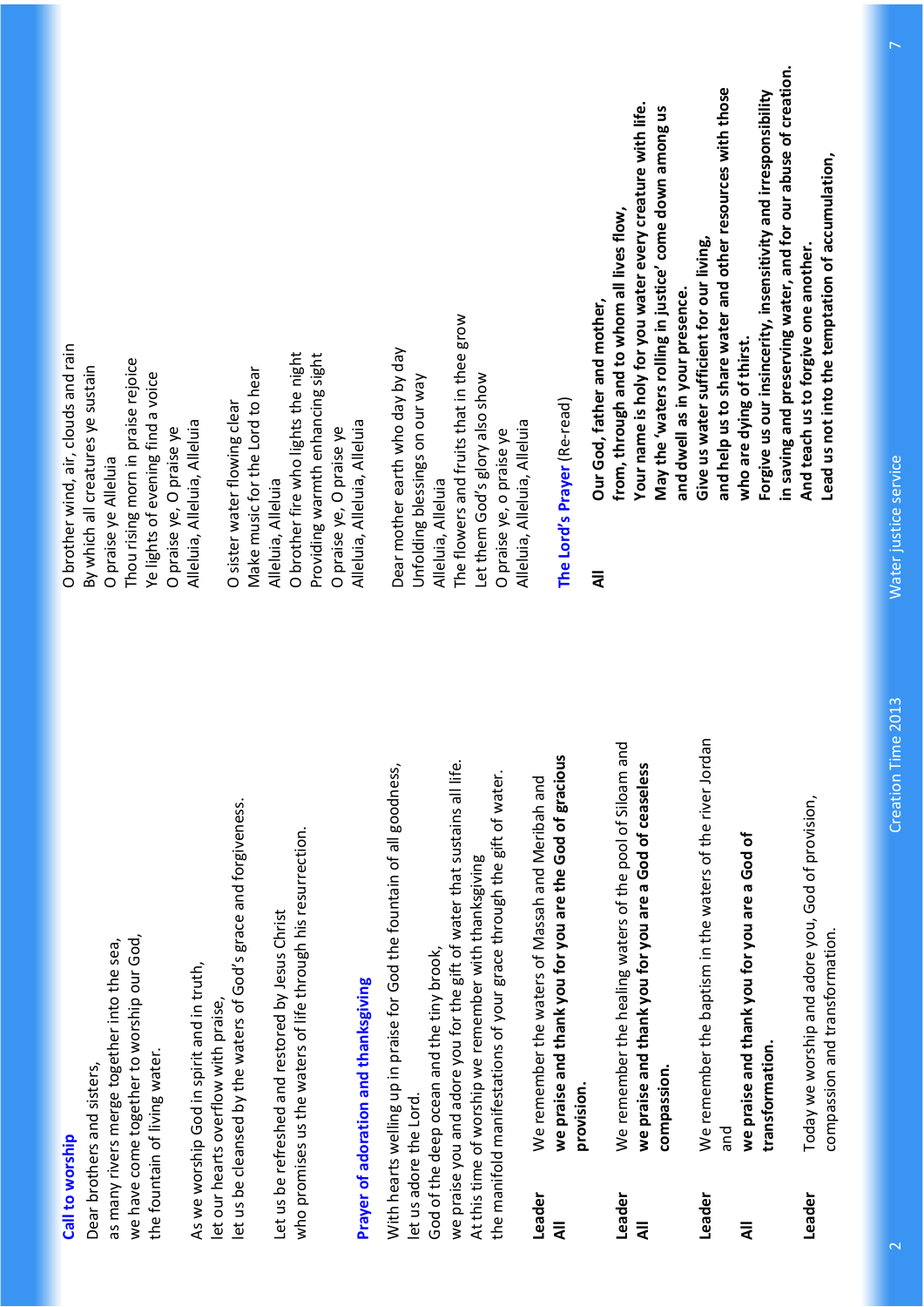| Leader<br>$\bar{a}$  | ourselves of prejudice and fill us with a vision of solidarity and<br>involved in the issues of water justice. Give us compassion to<br>(Hold up the empty glass.) Lord, we pray for all communities<br>walk with those who lack the water of life. Help us to empty<br>fellowship so that we can work together in conserving the<br>God of justice give us your vision.<br>Gift of water.                                                               | Hymn<br>₹                   | Let this worship enable us to be responsible stewards of<br>channels of your compassion and agents of your<br>Such as Morning has broken<br>transformation.<br>your provision,<br>Amen.                                                                                                                                                                                                              |
|----------------------|----------------------------------------------------------------------------------------------------------------------------------------------------------------------------------------------------------------------------------------------------------------------------------------------------------------------------------------------------------------------------------------------------------------------------------------------------------|-----------------------------|------------------------------------------------------------------------------------------------------------------------------------------------------------------------------------------------------------------------------------------------------------------------------------------------------------------------------------------------------------------------------------------------------|
| Leader               | Lord, we pray for the universal church and its mission and                                                                                                                                                                                                                                                                                                                                                                                               | <b>Prayer of confession</b> |                                                                                                                                                                                                                                                                                                                                                                                                      |
|                      | and preserving life in all its fullness. Bring churches together<br>what we preach, but in our daily practice. Let your churches<br>be role models within our communities in conserving water<br>to work in unity so that justice will prevail and water will be<br>vision. Inspire us to work towards water justice. Transform<br>our lives so that we may be channels of justice - not just in<br>available for our generation and future generations. | Leader                      | dominance and insensitivity towards your wonderful creation,<br>God, the very source of life, whose spirit hovered over waters<br>we come to your presence confessing our attitudes of greed,<br>God the Holy Spirit, who waters and brings forth the fruit;<br>at the time of creation; God in Jesus Christ, who came as<br>living waters to quench the thirsty;<br>and particularly towards water. |
| ₹                    | God of hope make us instruments of hope.                                                                                                                                                                                                                                                                                                                                                                                                                 | ₹                           | Let justice roll down like rivers, and let rivers roll out in<br>justice.                                                                                                                                                                                                                                                                                                                            |
| Leader               | We bring these prayers to you in the name of Christ,                                                                                                                                                                                                                                                                                                                                                                                                     |                             |                                                                                                                                                                                                                                                                                                                                                                                                      |
|                      | our Saviour,                                                                                                                                                                                                                                                                                                                                                                                                                                             | Leader                      | We confess that we have been irresponsible in our use of<br>water, wasting it to satisfy our comfortable lives. In many                                                                                                                                                                                                                                                                              |
| ₹                    | Amen.                                                                                                                                                                                                                                                                                                                                                                                                                                                    |                             | places we have commodified and privatised water, a natural<br>development projects, water sources have been drained or<br>resource, denying people access to it. In the name of                                                                                                                                                                                                                      |
| Hymn                 | All creatures of our God and King                                                                                                                                                                                                                                                                                                                                                                                                                        |                             | polluted with industrial waste, causing risk to flora and fauna.                                                                                                                                                                                                                                                                                                                                     |
| O praise ye Alleluia | Lift up your voice and with us sing<br>All creatures of our God and king                                                                                                                                                                                                                                                                                                                                                                                 | ₹                           | Let justice roll down like rivers, and let rivers roll out in<br>justice.                                                                                                                                                                                                                                                                                                                            |
|                      | O brother sun with golden beam<br>O sister moon with silver gleam<br>Alleluia, Alleluia, Alleluia<br>O praise ye O praise ye                                                                                                                                                                                                                                                                                                                             | Leader                      | We acknowledge the lack of cooperation between different<br>address water justice and seek forgiveness for not speaking<br>authorities and organisations to manage water resources<br>out for the thirsty and the dying in situations of drought.<br>fairly. We confess our failure, as faith communities, to                                                                                        |